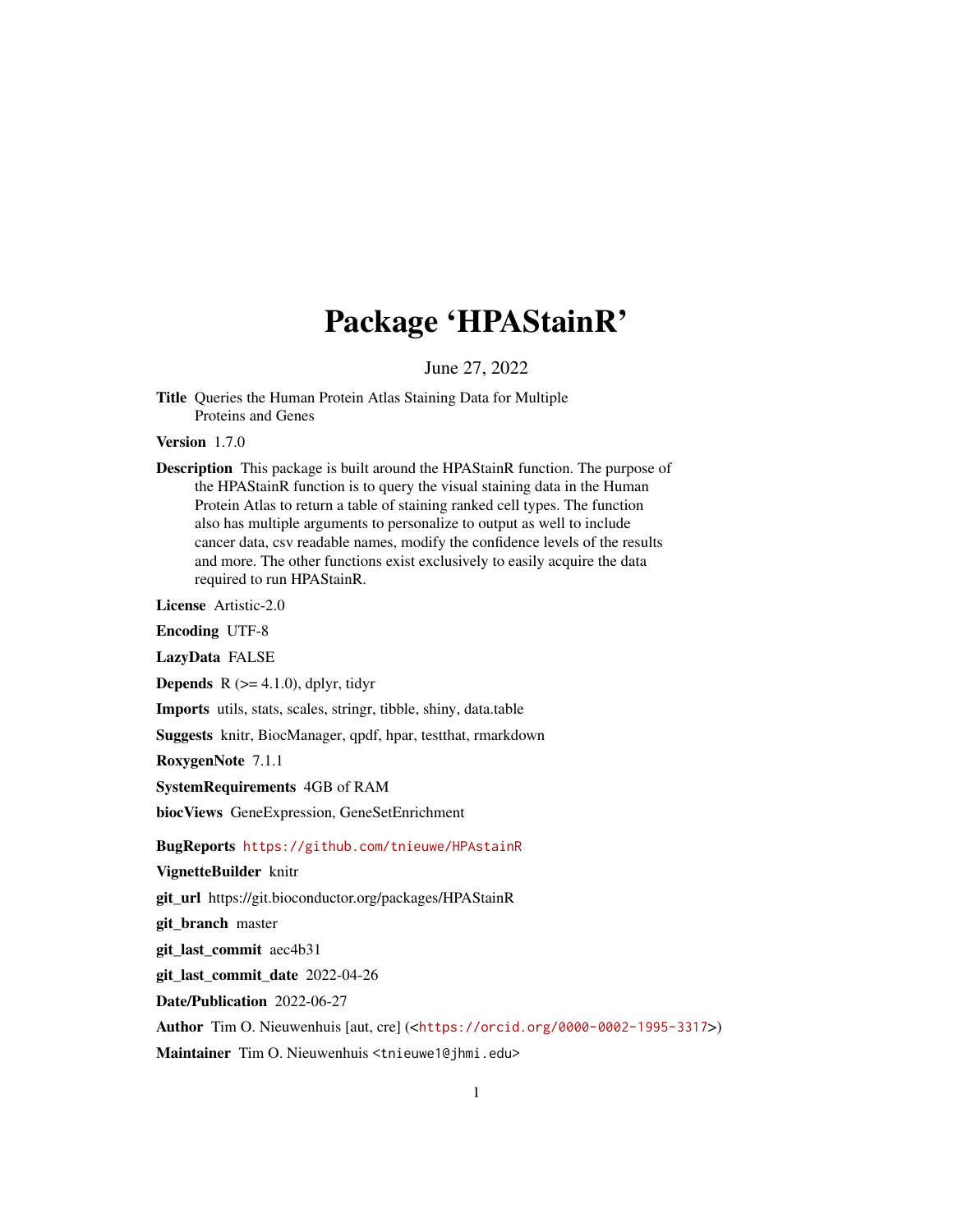# <span id="page-1-0"></span>R topics documented:

| Index |  |  |  |  |  |  |  |  |  |  |  |  |  |  |  |  |  |  |
|-------|--|--|--|--|--|--|--|--|--|--|--|--|--|--|--|--|--|--|

HPAStainR *HPAStainR*

# Description

Uses a protein/gene list to query Human Protein Atlas (HPA) staining data.

# Usage

```
HPAStainR(
  gene_list,
  hpa_dat,
  cancer_data = data.frame(),cancer_analysis = c("normal", "cancer", "both"),
  tissue_level = TRUE,
  stringency = c("normal", "high", "low"),
  scale_abundance = TRUE,
  round_to = 2,
  csv_names = TRUE,
  stained_gene_data = TRUE,
  tested_protein_column = TRUE,
  percent_or_count = c("percent", "count", "both"),
  drop_na_row = FALSE,
  test_type = c("fisher", "chi square"),
  adjusted_pvals = TRUE
)
```
# Arguments

| gene_list       | A list of proteins or genes that you want to query the HPA staining data with.                                                   |
|-----------------|----------------------------------------------------------------------------------------------------------------------------------|
| hpa_dat         | The data frame of normal HPA staining data data, required to run HPA Stain R.                                                    |
| cancer_dat      | The data frame of pathologic HPA staining data, required to run HPAStain.                                                        |
| cancer_analysis |                                                                                                                                  |
|                 | A character string indicating inclusion of cancer data in the result, must be one<br>of 'normal' (default), 'cancer', or 'both'. |
| tissue_level    | A boolean that determines whether tissue level data for the cell types are in-<br>cluded. Default is TRUE                        |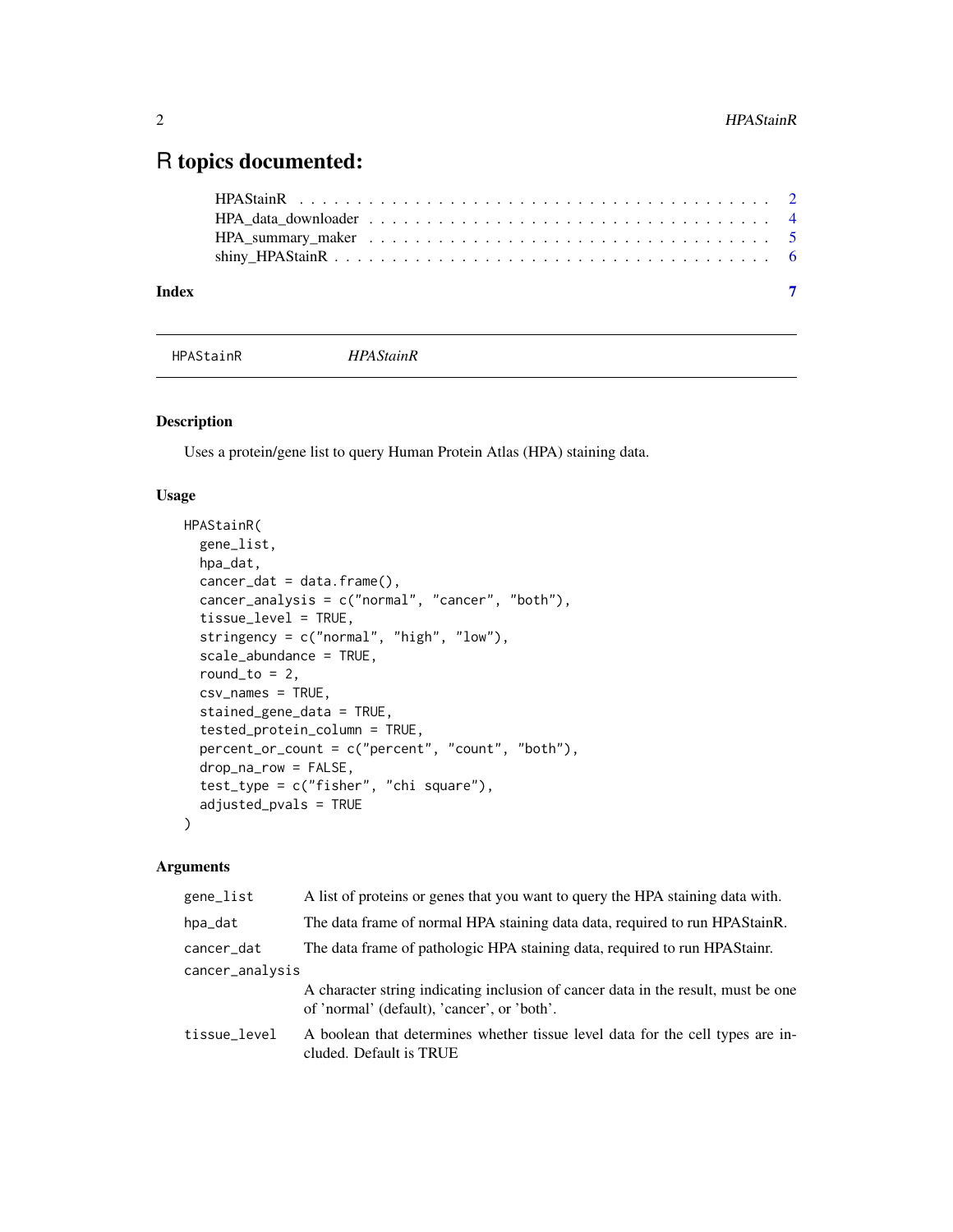| stringency            | A character string indicating how stringent the confidence level of the staining<br>findings have to be. Must be 'normal' (default), 'high', or 'low'. This strin-<br>gency is based on the 'Reliability' column from the hpa_dat object which varies<br>from "Enhanced", "Supported", "Approved", to "Uncertain" in decreasing or-<br>der of certainty. Low stringency includes all data, normal stringency includes<br>"Enhanced", "Supported", and "Approved", while high stringency only includes<br>"Enhanced" and "Supported". Further information about these categorizations<br>can be found in the following link https://www.proteinatlas.org/about/assays+annotation |
|-----------------------|---------------------------------------------------------------------------------------------------------------------------------------------------------------------------------------------------------------------------------------------------------------------------------------------------------------------------------------------------------------------------------------------------------------------------------------------------------------------------------------------------------------------------------------------------------------------------------------------------------------------------------------------------------------------------------|
| scale_abundance       |                                                                                                                                                                                                                                                                                                                                                                                                                                                                                                                                                                                                                                                                                 |
|                       | A boolean that determines whether you scale Staining Score based on the size<br>of the gene list. Default is TRUE.                                                                                                                                                                                                                                                                                                                                                                                                                                                                                                                                                              |
| round_to              | A numeric that determines how many decimals in numeric outputs are desired.<br>Default 2.                                                                                                                                                                                                                                                                                                                                                                                                                                                                                                                                                                                       |
| csv_names             | A Boolean determining if you want names suited for a csv file/pipeline, or for<br>presentation. Default is TRUE giving csv names.                                                                                                                                                                                                                                                                                                                                                                                                                                                                                                                                               |
| stained_gene_data     |                                                                                                                                                                                                                                                                                                                                                                                                                                                                                                                                                                                                                                                                                 |
|                       | A boolean determining if there is a list of which proteins stained, TRUE is de-<br>fault.                                                                                                                                                                                                                                                                                                                                                                                                                                                                                                                                                                                       |
| tested_protein_column |                                                                                                                                                                                                                                                                                                                                                                                                                                                                                                                                                                                                                                                                                 |
|                       | A boolean determining if there is a column listing which proteins were tested,<br>TRUE is default.                                                                                                                                                                                                                                                                                                                                                                                                                                                                                                                                                                              |
| percent_or_count      |                                                                                                                                                                                                                                                                                                                                                                                                                                                                                                                                                                                                                                                                                 |
|                       | A character string determining if percent of proteins stained, count of proteins<br>stained, or both are shown for high, medium, and low staining. Must be 'percent'<br>(default), 'count', or 'both'.                                                                                                                                                                                                                                                                                                                                                                                                                                                                          |
| drop_na_row           | A boolean that determines if cell types with no proteins tested are kept or dropped,<br>default is FALSE.                                                                                                                                                                                                                                                                                                                                                                                                                                                                                                                                                                       |
| test_type             | A character vector for either "fisher" or "chi square", used to select the statistical<br>test for determining cell type enrichment. The two options are Fisher's Exact<br>Test and a Chi Square test. The original version of HPAStainR defaulted to the<br>Chi Square test, however because this requires simulated values to run correctly,<br>we suggest the usage of the Fisher's Exact Test for consistency.                                                                                                                                                                                                                                                              |
|                       | adjusted_pvals A boolean indicating if you want the p-values corrected for multiple testing.<br>Default is TRUE.                                                                                                                                                                                                                                                                                                                                                                                                                                                                                                                                                                |

# Value

A tibble containing the results of HPAStainR.

# Details

Calculation of the staining score below:

$$
(\frac{h\times 100}{t})+(\frac{m\times 50}{t})+(\frac{l\times 25}{t})
$$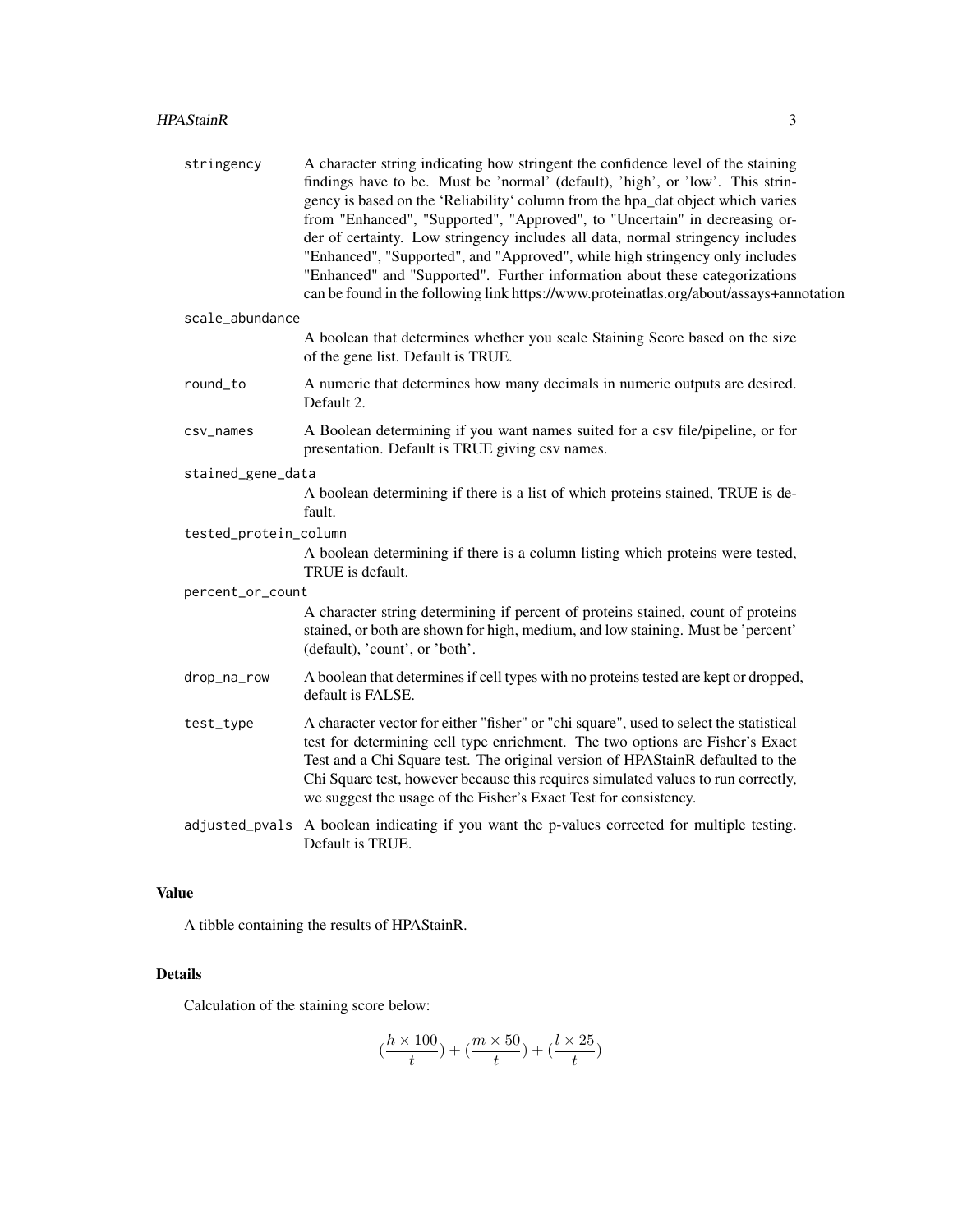# Examples

```
## Below will give you the results found on the shiny app website
## This example also uses HPA_data_downloader output as an example
HPA_data <- HPA_data_downloader(tissue_type = 'both', save_file = FALSE)
HPA_out <- HPAStainR(c('PRSS1', 'PNLIP', 'CELA3A', 'PRL'),
HPA_data$hpa_dat,
HPA_data$cancer_dat,
'both')
```
HPA\_data\_downloader *HPA\_data\_downloader*

#### Description

Used to download required data for HPAStainR

#### Usage

```
HPA_data_downloader(
  tissue_type = c("both", "normal", "cancer"),
  save_file = TRUE,
  save_location = ",
  version_date_normal = "last",
  version_date_cancer = "last",
  force_download = FALSE
\mathcal{L}
```
# Arguments

| tissue_type         | A character string that determines which HPA data you want to download from<br>the website. Has to be both' (default), 'normal', or 'cancer'.                                                                                                 |
|---------------------|-----------------------------------------------------------------------------------------------------------------------------------------------------------------------------------------------------------------------------------------------|
| save_file           | A boolean determining if you want the HPA data downloaded permanently<br>or temporarily. Default is TRUE, meaning the file will be saved in the given<br>'save_location', default being the current working directory.                        |
| save_location       | A character string indicating where you want the files to be saved if you are<br>saving them. If the file(s) already exists in that location, those will be loaded<br>instead of redownloading the files.                                     |
| version_date_normal |                                                                                                                                                                                                                                               |
|                     | a character string indicating what date of the normal tissue file you want re-<br>turned if you have saved one. If you say "last" it will return the most recently<br>downloaded file, otherwise give a date in YYYY-MM-DD format.            |
| version_date_cancer |                                                                                                                                                                                                                                               |
|                     | a character string indicating what date of the cancer tissue file you want returned<br>if you have saved one. If you say "last" it will return the most recently down-<br>loaded file, otherwise give a date in YYYY-MM-DD format.            |
|                     | force_download Either a TRUE or FALSE indicating that the HPA files should be re-downloaded<br>from the website, regardless of there being a local recent version. This should<br>be done occasionally to make sure you have up to date data. |

<span id="page-3-0"></span>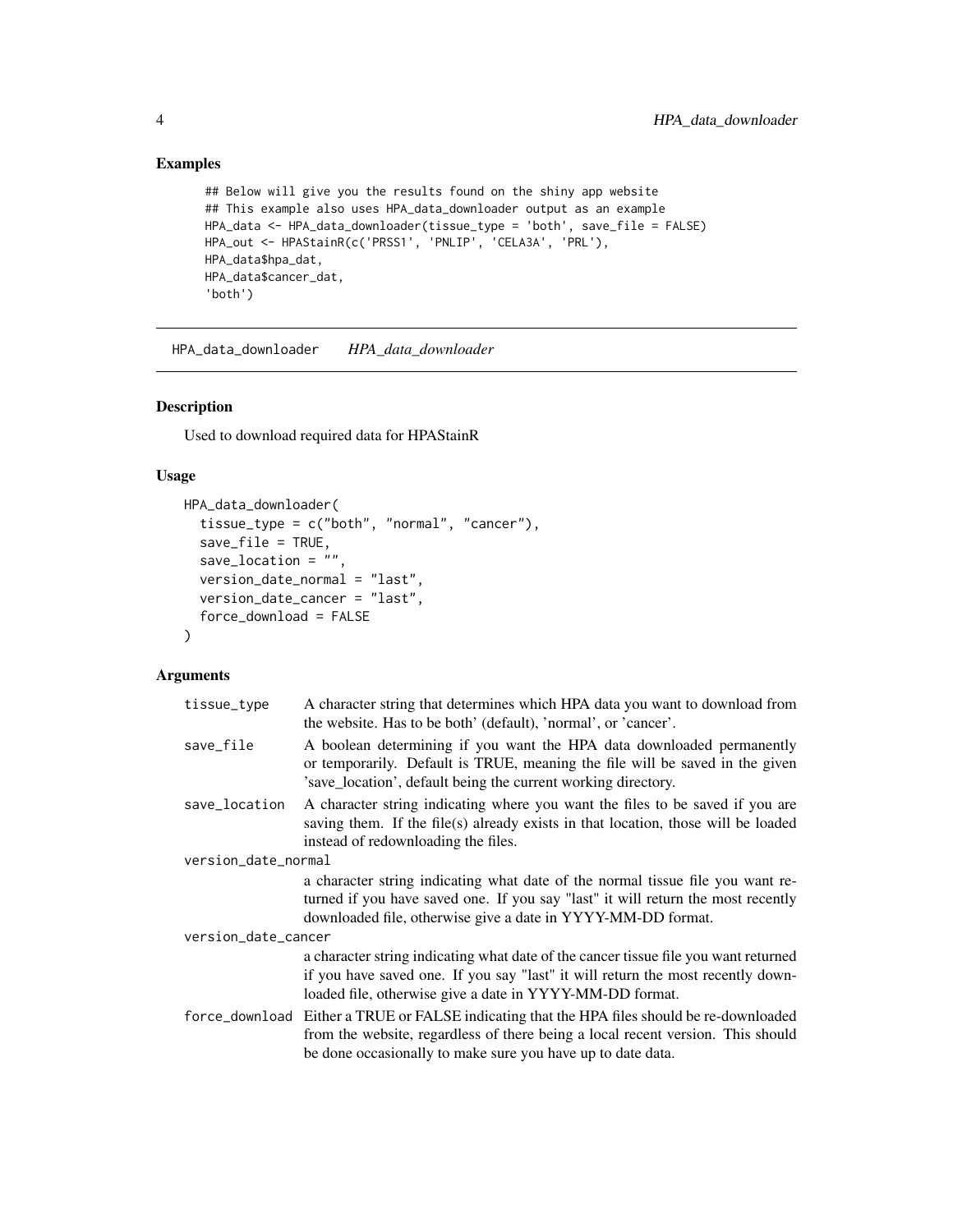#### <span id="page-4-0"></span>Value

List of dataframes or dataframe depending on tissue\_type arguement. If tissue\_type == 'both' it will be a list of dataframes.

#### Examples

```
HPA_data <- HPA_data_downloader(tissue_type = 'both', save_file = FALSE)
## Access normal data
HPA_data$hpa_dat
## Access cancer data
HPA_data$cancer_dat
```

```
## Download only the normal tissue data
HPA_normal_data <- HPA_data_downloader('normal', save_file = FALSE)
```
HPA\_summary\_maker *HPA\_summary\_maker*

#### Description

Used to generate a summary file used in the second tab of the Shiny app version of HPAStainR

#### Usage

```
HPA_summary_maker(hpa_dat)
```
#### Arguments

hpa\_dat The dataframe of normal tissue data downloaded by HPA\_data\_downloader()

# Value

A dataframe summarizing the amount of proteins tested to detected, used for the shiny app.

#### Examples

```
## Load in data from downloader
HPA_data <- HPA_data_downloader(save_file = FALSE)
## Generate the summarized HPA file
hpa_summary <- HPA_summary_maker(HPA_data$hpa_dat)
```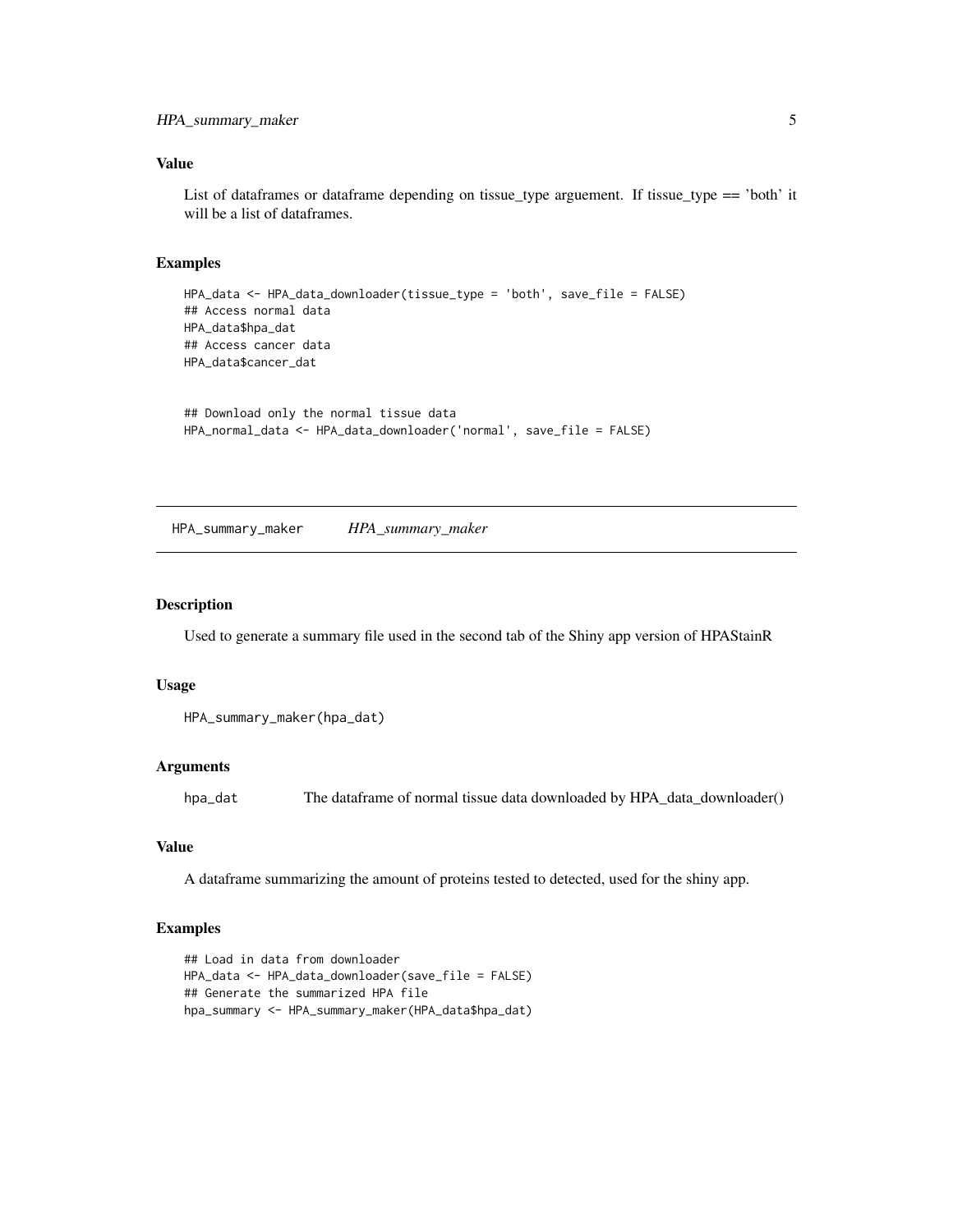<span id="page-5-0"></span>shiny\_HPAStainR *shiny\_HPAStainR*

# Description

Runs HPAStainR as a the shiny app found at https://32tim32.shinyapps.io/HPAStainR/

# Usage

```
shiny_HPAStainR(hpa_dat, cancer_dat, cell_type_data = NULL)
```
# Arguments

| hpa_dat    | A required data frame that has the normal tissue data frame (see HPA data downloader).                                                                                                                                             |
|------------|------------------------------------------------------------------------------------------------------------------------------------------------------------------------------------------------------------------------------------|
| cancer_dat | A required data frame that has the cancer tissue data frame (see HPA data downloader).                                                                                                                                             |
|            | cell type data An optional data frame that comes out of the hpa summary maker function,<br>only needed if you want the second tab of HPAStainR, which shows the ratio<br>of tested proteins to stained proteins, to be functional. |

# Value

A locally ran shiny app

# Examples

## Load in data from downloader HPA\_data <- HPA\_data\_downloader(save\_file = FALSE) ## Generate the summarized HPA file hpa\_summary <- HPA\_summary\_maker(HPA\_data\$hpa\_dat) ## Run with summary, commented out so example doesn't run indefinitely ## shiny\_HPAStainR(HPA\_data\$hpa\_dat, HPA\_data\$cancer\_dat, hpa\_summary)